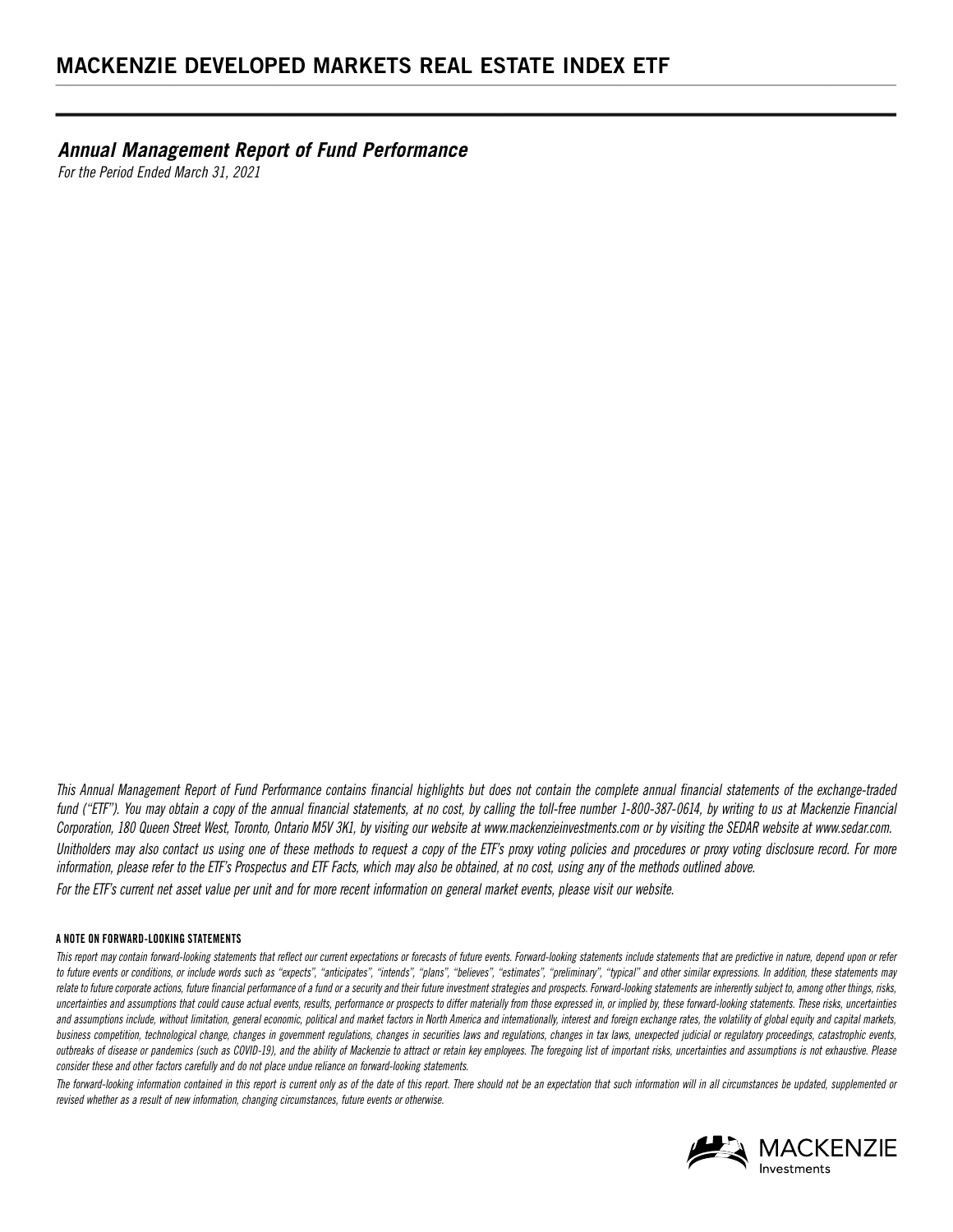ANNUAL MANAGEMENT REPORT OF FUND PERFORMANCE | For the Period Ended March 31, 2021

## **Management Discussion of Fund Performance**

#### June 8, 2021

This Management Discussion of Fund Performance presents the portfolio management team's view on the significant factors and developments during the period ended March 31, 2021 (the "period"), that have affected the ETF's performance and outlook. If the ETF was established during the period, "period" represents the period from inception to the end of the fiscal period. For information on the ETF's longer-term performance, as applicable, please refer to the *Past Performance* section of the report. In this report, "Mackenzie" refers to Mackenzie Financial Corporation, the manager of the ETF. In addition, net asset value ("NAV") refers to the value of the ETF as calculated for subscription and redemption purposes, on which the discussion of ETF performance is based.

#### *Investment Objective and Strategies*

The ETF seeks to replicate, to the extent reasonably possible and before fees and expenses, the performance of the Solactive GBS Developed Markets Real Estate CAD Index, or any successor thereto. It invests primarily in equity securities of real estate investment trusts in developed markets.

### *Risk*

The risks of the ETF remain as discussed in the ETF's Prospectus.

The ETF is suitable for long-term investors looking for long-term capital growth through holding a developed markets equity fund with exposure to real estate companies and real estate investment trusts as part of their portfolio, who can handle the volatility of stock markets and who have a medium tolerance for risk.

## *Results of Operations*

#### **Investment Performance**

From the ETF's inception on September 24, 2020, to March 31, 2021, the ETF returned 12.5% (after deducting fees and expenses). This compares with the Solactive GBS Developed Markets Real Estate CAD Index return of 13.1% for the same period. All index returns are calculated on a total return basis in Canadian dollar terms. Investors cannot invest in an index without incurring fees, expenses and commissions, which are not reflected in the index returns.

Most global equity markets reached all-time highs in the period. News of successful vaccine development helped lift stocks expected to benefit from the easing of lockdown restrictions. However, waves of COVID-19 infections and hospitalizations slowed reopening in many regions. In response, governments continued to provide significant stimulus to boost struggling economies. Currency movements reduced returns in Canadian dollar terms.

Through the period, the ETF invested substantially all its assets in the stocks that make up the index, holding each stock in approximately the same proportion as its weighting in the index. Alternatively, the ETF may use a sampling methodology to invest in broadly diversified securities that collectively approximate the full index in terms of key characteristics.

The difference in performance between the ETF and the index resulted primarily from management fees and other operating expenses, and from variations in the timing of currency conversions.

#### **Net Assets**

From its inception on September 24, 2020, to March 31, 2021, the ETF experienced \$0.6 million in net income (including dividend income) from investment performance, after deducting fees and expenses, \$5.0 million in net sales, and \$0.1 million in cash distributions.

### *Recent Developments*

Governments worldwide have enacted various measures in seeking to combat the spread of the COVID-19 virus. These measures have led to significant volatility in equity markets and material disruption to businesses globally, resulting in an economic slowdown.

Ongoing uncertainty regarding the duration and long-term impact of the pandemic and the implementation of vaccination programs, as well as the efficacy of government and central bank monetary and fiscal interventions, may continue to affect the ETFs performance in future periods.

Because the ETF is an index fund, neither market expectations nor recent developments affect the composition of the portfolio.

Effective February 24, 2021, Martin Taylor retired as a member of the Mackenzie Funds' Independent Review Committee.

#### *Related Party Transactions*

The following arrangements result in fees paid by the ETF to Mackenzie or to companies affiliated with the ETF.

#### **Management Fees**

The annualized management expense ratio ("MER") for the ETF was 0.46% since inception. The ETF paid management fees to Mackenzie at the annual rate of 0.40%.

The management fee for the ETF is calculated and accrued daily as a percentage of its NAV. The ETF's management fees were used by Mackenzie to pay for the costs of managing the investment portfolio of the ETF, including providing investment analysis and recommendations, making investment decisions, making brokerage arrangements for the purchase and sale of the investment portfolio, providing other services and licensing the index, and to pay for all costs and expenses (other than certain specified fund costs as more fully described in the Prospectus) required to operate the ETF.

#### **Other Related Party Transactions**

The ETF did not rely on an approval, positive recommendation or standing instruction from the Mackenzie Funds' Independent Review Committee with respect to a related party transaction in the period because it did not engage in any related party transactions.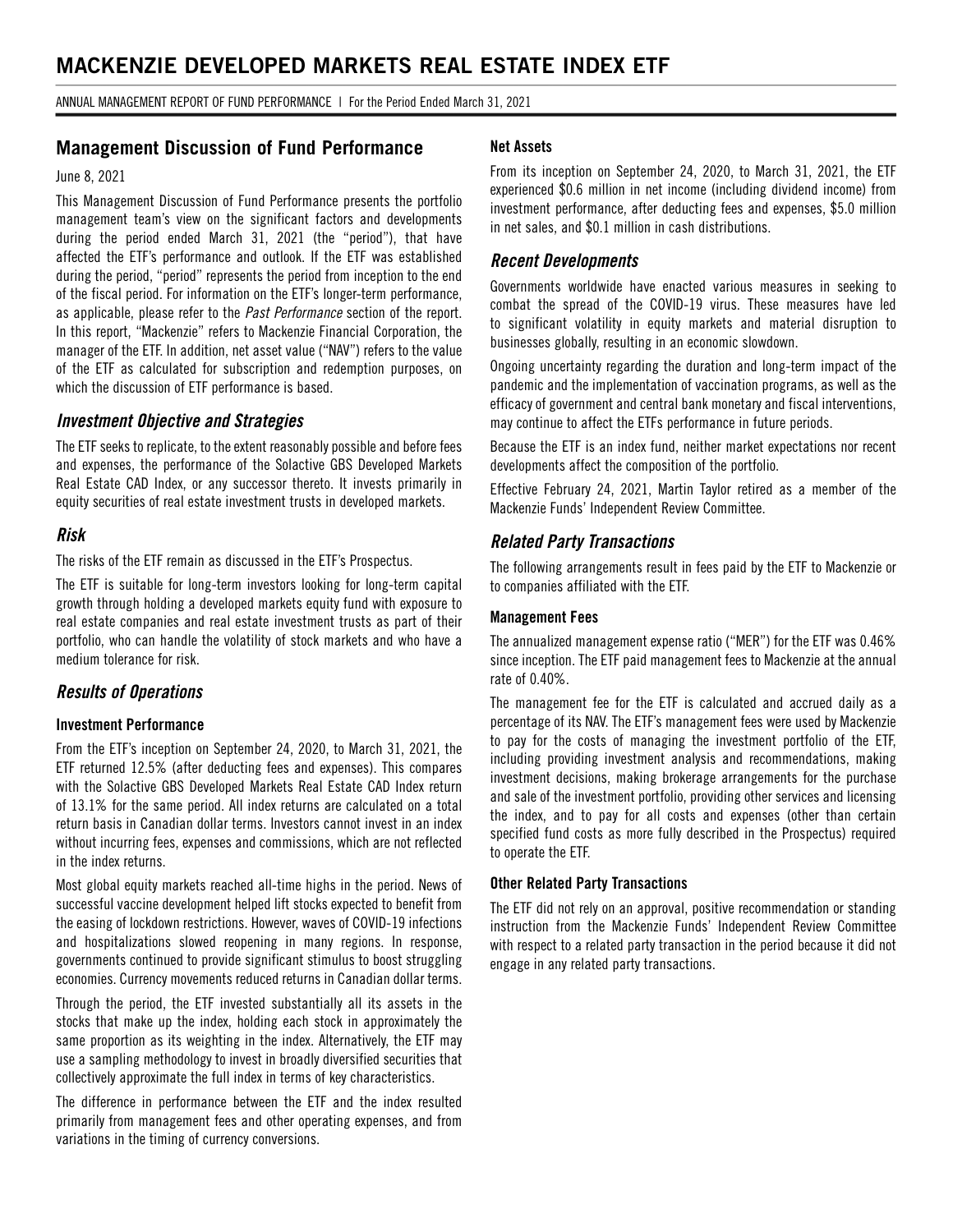ANNUAL MANAGEMENT REPORT OF FUND PERFORMANCE | For the Period Ended March 31, 2021

## **Past Performance**

The ETF's past performance information is presented in the following chart and table. It assumes all distributions made by the ETF in the periods presented are reinvested in additional units of the ETF. The chart and table do not take into account brokerage commissions or income taxes payable by any investor that would have reduced returns. The past performance of the ETF is not necessarily an indication of how it will perform in the future.

If you hold this ETF outside of a registered plan, income and capital gains distributions paid to you increase your income for tax purposes whether paid to you in cash or reinvested in additional units of the ETF. The amount of reinvested taxable distributions is added to the adjusted cost base of the units that you own. This would decrease your capital gain or increase your capital loss when you later sell from the ETF, thereby ensuring that you are not taxed on this amount again. Please consult your tax advisor regarding your personal tax situation.

## *Year-by-Year Returns*

The following bar chart presents the performance of the ETF for each of the fiscal periods shown. The chart shows, in percentage terms, how much an investment made on the first day of each fiscal period, or on the ETF's inception date (September 24, 2020), as applicable, would have increased or decreased by the last day of the fiscal period presented.



### *Annual Compound Returns*

The following table compares the historical annual compound total returns for the ETF with the relevant index shown below for each of the periods ended March 31, 2021. Investors cannot invest in an index without incurring fees, expenses and commissions, which are not reflected in these performance figures.

All index returns are calculated in Canadian dollars on a total return basis, meaning that all dividend payments, interest income accruals and interest payments are reinvested.

| Percentage Return:                                              | Yr  | Yr  | 5<br>Yr | 10<br>Yr | Since<br>Inception |
|-----------------------------------------------------------------|-----|-----|---------|----------|--------------------|
| Mackenzie Developed Markets Real<br>Estate Index ETF            | n/a | n/a | n/a     | n/a      | 12.5               |
| <b>Solactive GBS Developed Markets</b><br>Real Estate CAD Index | n/a | n/a | n/a     | n/a      | 13 1               |

*The Solactive GBS Developed Markets Real Estate CAD Index is a market capitalization weighted index of securities of real estate development companies and real estate investment trusts across 24 developed equity markets around the world.*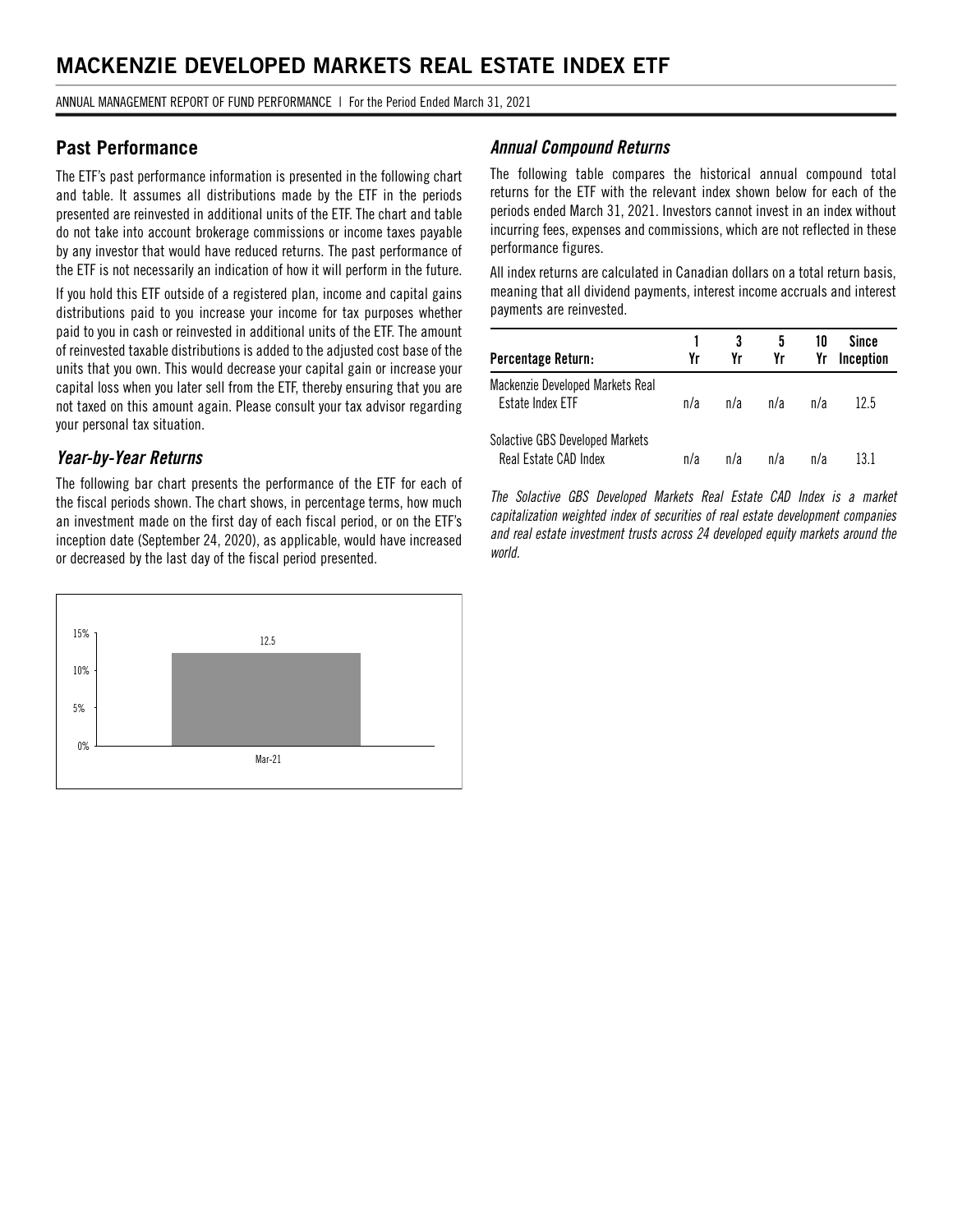ANNUAL MANAGEMENT REPORT OF FUND PERFORMANCE | For the Period Ended March 31, 2021

## **Summary of Investment Portfolio** at March 31, 2021

| <b>Portfolio Allocation</b>     | $\%$ of NAV |
|---------------------------------|-------------|
| Equities                        | 99.6        |
| Cash and short-term investments | 0.2         |
| Other assets (liabilities)      | 0.2         |
| <b>Regional Allocation</b>      | % of NAV    |
| <b>United States</b>            | 61.4        |
| Japan                           | 9.3         |
| Hong Kong                       | 5.6         |
| Australia                       | 4.5         |
| Germany                         | 3.4         |
| <b>United Kingdom</b>           | 3.3         |
| Singapore                       | 2.7         |
| Canada                          | 2.5         |
| France                          | 1.5         |
| Sweden                          | 1.3         |
| <b>Other</b>                    | 1.3         |
| Belgium                         | 0.9         |
| Switzerland                     | 0.8         |
| Luxembourg                      | 0.6         |
| <b>Israel</b>                   | 0.5         |
| Cash and short-term investments | 0.2         |
| Other assets (liabilities)      | 0.2         |

### *Sector Allocation % of NAV*

| Specialized real estate investment trusts      | 22.8 |
|------------------------------------------------|------|
| Industrial real estate investment trusts       | 11.0 |
| Retail real estate investment trusts           | 10.6 |
| Residential real estate investment trusts      | 9.3  |
| Real estate operating companies                | 8.7  |
| Diversified real estate activities             | 7.5  |
| Office real estate investment trusts           | 7.5  |
| Diversified real estate investment trusts      | 6.2  |
| Health care real estate investment trusts      | 5.6  |
| Real estate services                           | 2.7  |
| Mortgage real estate investment trusts         | 2.6  |
| Hotel and resort real estate investment trusts | 2.2  |
| Real estate development                        | 1.8  |
| Homebuilding                                   | 0.8  |
| 0ther                                          | 0.3  |
| Cash and short-term investments                | 0.2  |
| Other assets (liabilities)                     | 0.2  |

*The ETF did not hedge its foreign currency exposure at the end of the period.*

## *Top 25 Positions*

| <b>Issuer</b>                         | $%$ of NAV |
|---------------------------------------|------------|
| American Tower Corp.                  | 4.9        |
| ProLogis Inc.                         | 3.6        |
| Crown Castle International Corp.      | 3.4        |
| Equinix Inc.                          | 2.8        |
| Digital Realty Trust Inc.             | 1.8        |
| Vonovia SF                            | 1.7        |
| Simon Property Group Inc.             | 1.7        |
| <b>Public Storage</b>                 | 1.7        |
| <b>SBA Communications Corp.</b>       | 1.4        |
| Welltower Inc.                        | 1.4        |
| Weyerhaeuser Co.                      | 1.2        |
| <b>Equity Residential</b>             | 1.2        |
| AvalonBay Communities Inc.            | 1.2        |
| CB Richard Ellis Group Inc.           | 1.2        |
| Goodman Group                         | 1.1        |
| Alexandria Real Estate Equities Inc.  | $1.0\,$    |
| Realty Income Corp.                   | 1.0        |
| Sun Hung Kai Properties Ltd.          | $1.0\,$    |
| Mitsubishi Estate Co. Ltd.            | 1.0        |
| Mitsui Fudosan Co. Ltd.               | 0.9        |
| Ventas Inc.                           | 0.9        |
| The Link Real Estate Investment Trust | 0.9        |
| Invitation Homes Inc.                 | 0.8        |
| Essex Property Trust Inc.             | 0.8        |
| Daiwa House Industry Co. Ltd.         | 0.8        |
| Top long positions as a percentage    |            |
| of total net asset value              | 39.4       |

*The ETF held no short positions at the end of the period.* 

*The investments and percentages may have changed since March 31, 2021, due to the ongoing portfolio transactions of the ETF.*